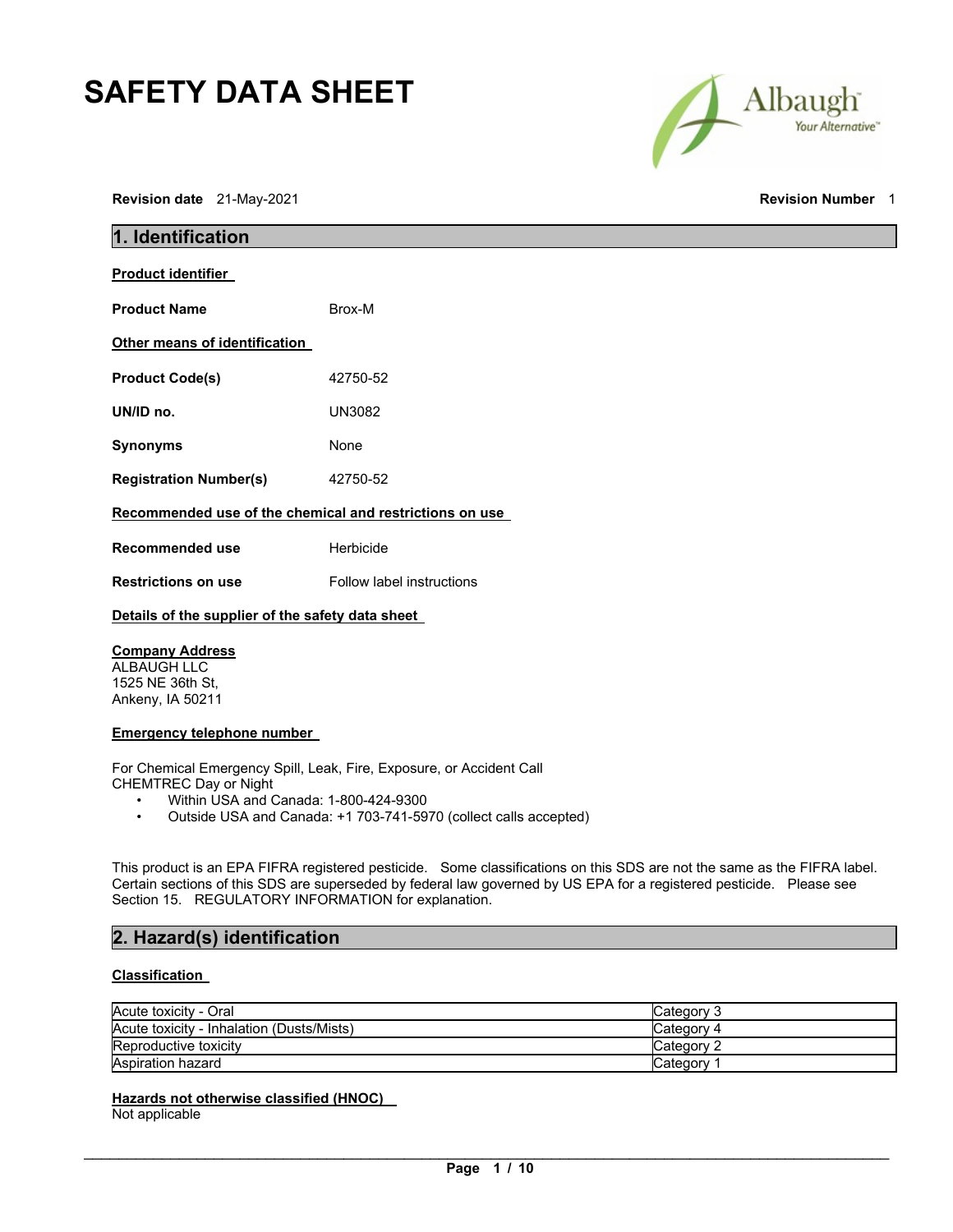# **Label elements Danger Hazard statements**  Toxic if swallowed Harmful if inhaled Suspected of damaging fertility or the unborn child May be fatal if swallowed and enters airways **Appearance** No data available **Physical state** Liquid **Odor** Slight Organic Petroleum distillates

\_\_\_\_\_\_\_\_\_\_\_\_\_\_\_\_\_\_\_\_\_\_\_\_\_\_\_\_\_\_\_\_\_\_\_\_\_\_\_\_\_\_\_\_\_\_\_\_\_\_\_\_\_\_\_\_\_\_\_\_\_\_\_\_\_\_\_\_\_\_\_\_\_\_\_\_\_\_\_\_\_\_\_\_\_\_\_\_\_\_\_\_\_

## **Precautionary Statements - Prevention**

Obtain special instructions before use Do not handle until all safety precautions have been read and understood Wear protective gloves/protective clothing/eye protection/face protection Wash face, hands and any exposed skin thoroughly after handling Do not eat, drink or smoke when using this product Avoid breathing dust/fume/gas/mist/vapors/spray Use only outdoors or in a well-ventilated area

## **Precautionary Statements - Response**

IF exposed or concerned: Get medical advice/attention Specific treatment IF INHALED: Remove person to fresh air and keep comfortable for breathing IF SWALLOWED: Immediately call a POISON CENTER or doctor Do NOT induce vomiting Rinse mouth

#### **Precautionary Statements - Storage**

Store locked up

## **Precautionary Statements - Disposal**

Dispose of contents/container to an approved waste disposal plant

#### **Other information**

Very toxic to aquatic life with long lasting effects. Very toxic to aquatic life.

## **3. Composition/information on ingredients**

#### **Substance**

Not applicable.

## **Mixture**

| Chemical name                                    | CAS No     | Weight-%    | Active Ingredient |
|--------------------------------------------------|------------|-------------|-------------------|
| 2-Ethylhexyl<br>(4-chloro-2-methylphenoxy)acetat | 29450-45-1 | 32.98-35.02 |                   |
| Bromoxvnil octanoate                             | 1689-99-2  | 30.75-32.65 |                   |
| Solvent Naphtha (Petroleum),                     | 64742-94-5 | 23.82-25.28 |                   |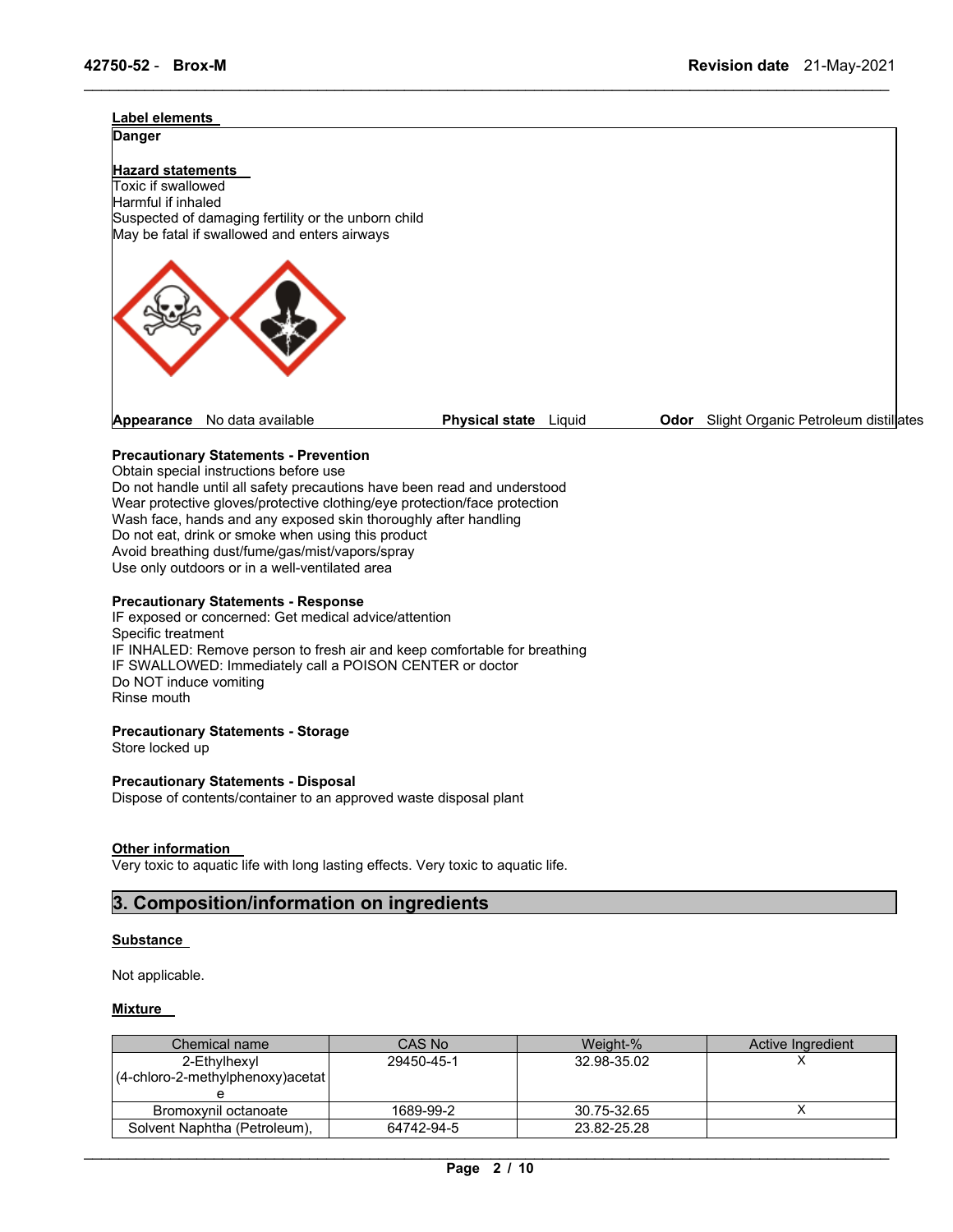| Heavy<br>iauc |        |         |  |
|---------------|--------|---------|--|
| ∩thr<br>----  | $\sim$ | $-6.00$ |  |

\*The exact percentage (concentration) of composition has been withheld as a trade secret.

## **4. First-aid measures Description of first aid measures** General advice **Show this safety data sheet to the doctor in attendance. Immediate medical attention is** required. **Inhalation** Aspiration into lungs can produce severe lung damage. If breathing has stopped, give artificial respiration. Get medical attention immediately. Remove to fresh air. Avoid direct contact with skin. Use barrier to give mouth-to-mouth resuscitation. If breathing is difficult, (trained personnel should) give oxygen. Get immediate medical advice/attention. Delayed pulmonary edema may occur. **Eye contact** Rinse thoroughly with plenty of water for at least 15 minutes, lifting lower and upper eyelids. Consult a physician. **Skin contact Wash skin with soap and water. Ingestion Do NOT** induce vomiting. Clean mouth with water and drink afterwards plenty of water. Never give anything by mouth to an unconscious person. ASPIRATION HAZARD IF SWALLOWED - CAN ENTER LUNGS AND CAUSE DAMAGE. If vomiting occurs spontaneously, keep head below hips to prevent aspiration. Get immediate medical advice/attention. **Self-protection of the first aider** Ensure that medical personnel are aware of the material(s) involved, take precautions to protect themselves and prevent spread of contamination. Avoid direct contact with skin. Use barrier to give mouth-to-mouth resuscitation. Use personal protective equipment as required. Avoid breathing vapors or mists. See section 8 for more information. **Most important symptoms and effects, both acute and delayed Symptoms** Difficulty in breathing. Coughing and/ or wheezing. Dizziness. **Indication of any immediate medical attention and special treatment needed Note to physicians Because of the danger of aspiration, emesis or gastric lavage should not be employed** unless the risk is justified by the presence of additional toxic substances. **5. Fire-fighting measures**

| <b>Suitable Extinguishing Media</b>                             | Use extinguishing measures that are appropriate to local circumstances and the<br>surrounding environment. |
|-----------------------------------------------------------------|------------------------------------------------------------------------------------------------------------|
| <b>Large Fire</b>                                               | CAUTION: Use of water spray when fighting fire may be inefficient.                                         |
|                                                                 | Unsuitable extinguishing media Do not scatter spilled material with high pressure water streams.           |
| Specific hazards arising from<br>the chemical                   | No data available.                                                                                         |
| <b>Explosion data</b><br>Sensitivity to mechanical impact None. |                                                                                                            |
| Sensitivity to static discharge                                 | None.                                                                                                      |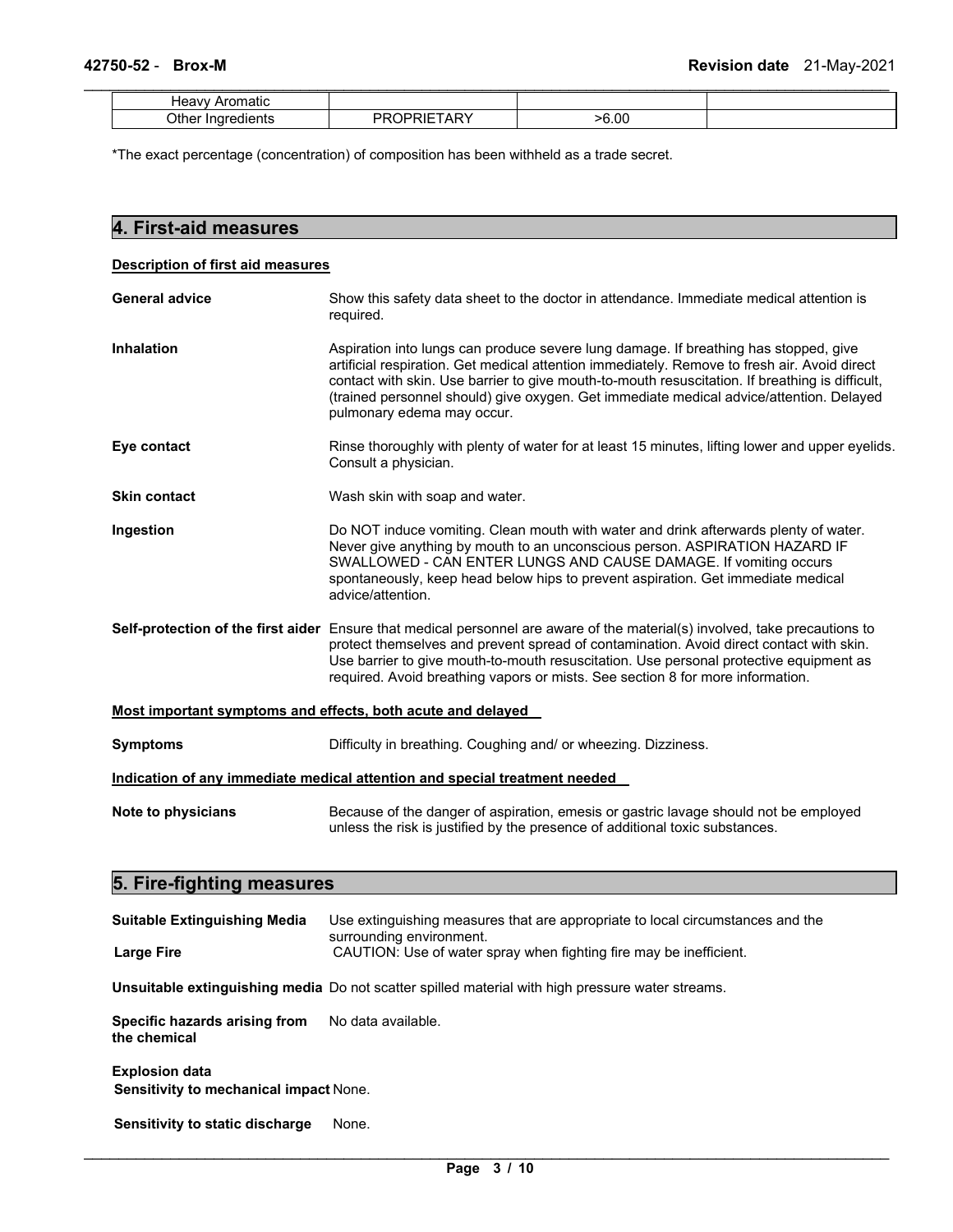**Special protective equipment for fire-fighters**  Firefighters should wear self-contained breathing apparatus and full firefighting turnout gear. Use personal protection equipment.

\_\_\_\_\_\_\_\_\_\_\_\_\_\_\_\_\_\_\_\_\_\_\_\_\_\_\_\_\_\_\_\_\_\_\_\_\_\_\_\_\_\_\_\_\_\_\_\_\_\_\_\_\_\_\_\_\_\_\_\_\_\_\_\_\_\_\_\_\_\_\_\_\_\_\_\_\_\_\_\_\_\_\_\_\_\_\_\_\_\_\_\_\_

## **6. Accidental release measures**

| Personal precautions, protective equipment and emergency procedures |                                                                                                                 |  |  |
|---------------------------------------------------------------------|-----------------------------------------------------------------------------------------------------------------|--|--|
| <b>Personal precautions</b>                                         | Ensure adequate ventilation. Use personal protective equipment as required. Avoid<br>breathing vapors or mists. |  |  |
| <b>Other information</b>                                            | Refer to protective measures listed in Sections 7 and 8.                                                        |  |  |
| Methods and material for containment and cleaning up                |                                                                                                                 |  |  |
| <b>Methods for containment</b>                                      | Prevent further leakage or spillage if safe to do so.                                                           |  |  |
| Methods for cleaning up                                             | Pick up and transfer to properly labeled containers.                                                            |  |  |

## **7. Handling and storage**

## **Precautions for safe handling**

**Advice on safe handling** Handle in accordance with good industrial hygiene and safety practice. Avoid contact with skin, eyes or clothing. Do not eat, drink or smoke when using this product. Remove contaminated clothing and shoes. Avoid breathing vapors or mists. Ensure adequate ventilation. In case of insufficient ventilation, wear suitable respiratory equipment.

## **Conditions for safe storage, including any incompatibilities**

| <b>Storage Conditions</b> | Keep containers tightly closed in a dry, cool and well-ventilated place. Keep out of the |
|---------------------------|------------------------------------------------------------------------------------------|
|                           | reach of children. Store locked up. Store away from other materials.                     |

## **8. Exposure controls/personal protection**

#### **Control parameters**

**Exposure Limits** The following ingredients are the only ingredients of the product above the cut-off level (or level that contributes to the hazard classification of the mixture) which have an exposure limit applicable in the region for which this safety data sheet is intended or other recommended limit. At this time, the other relevant constituents have no known exposure limits from the sources listed here.

#### **Biological occupational exposure limits**

This product, as supplied, does not contain any hazardous materials with biological limits established by the region specific regulatory bodies

#### **Appropriate engineering controls**

## **Engineering controls** Showers

Eyewash stations Ventilation systems.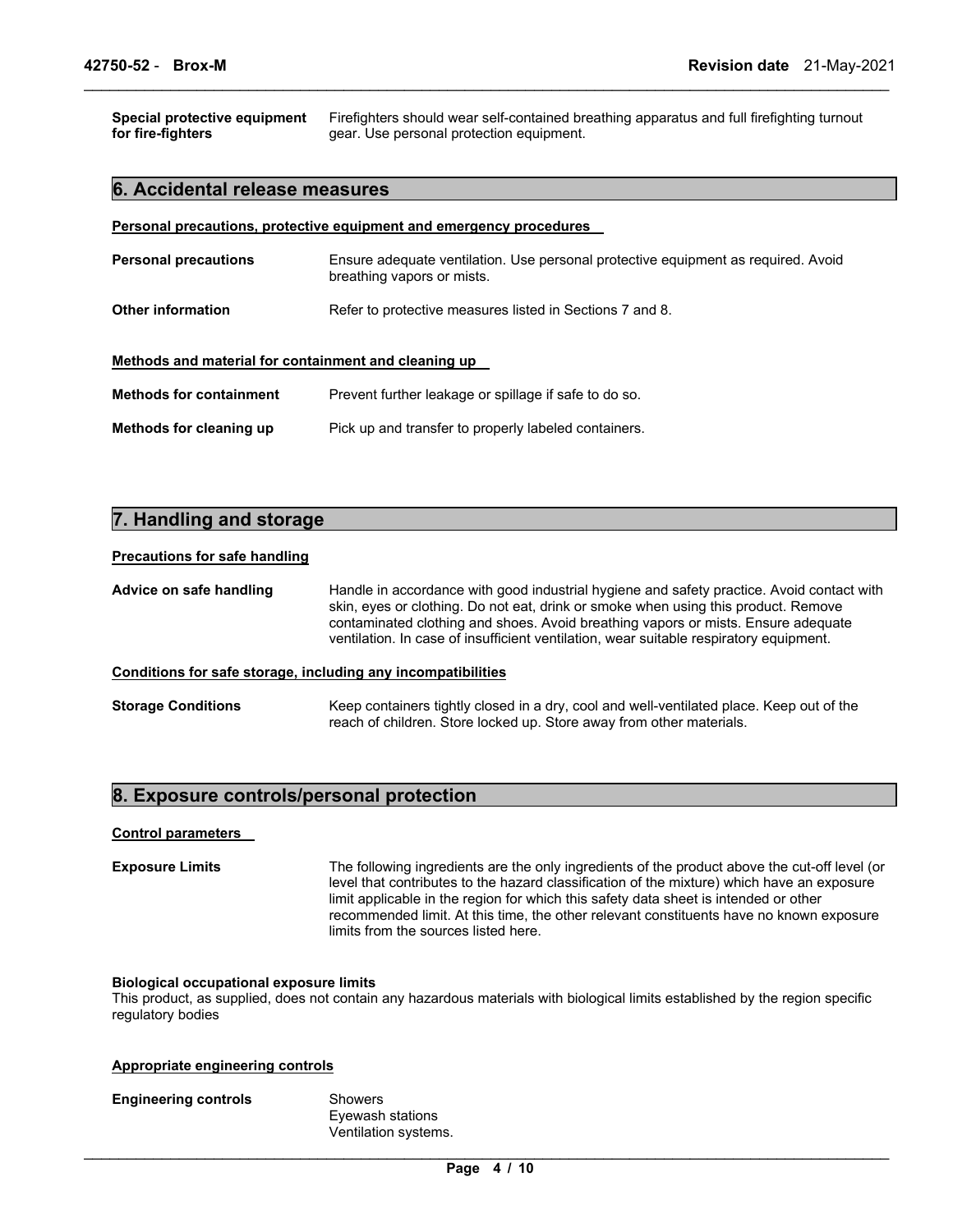## **Individual protection measures, such as personal protective equipment**

| <b>Eye/face protection</b>    | If splashes are likely to occur, wear safety glasses with side-shields.                                                                                                     |  |  |
|-------------------------------|-----------------------------------------------------------------------------------------------------------------------------------------------------------------------------|--|--|
| <b>Hand protection</b>        | Wear suitable gloves.                                                                                                                                                       |  |  |
| Skin and body protection      | Wear suitable protective clothing.                                                                                                                                          |  |  |
| <b>Respiratory protection</b> | No protective equipment is needed under normal use conditions. If exposure limits are<br>exceeded or irritation is experienced, ventilation and evacuation may be required. |  |  |

\_\_\_\_\_\_\_\_\_\_\_\_\_\_\_\_\_\_\_\_\_\_\_\_\_\_\_\_\_\_\_\_\_\_\_\_\_\_\_\_\_\_\_\_\_\_\_\_\_\_\_\_\_\_\_\_\_\_\_\_\_\_\_\_\_\_\_\_\_\_\_\_\_\_\_\_\_\_\_\_\_\_\_\_\_\_\_\_\_\_\_\_\_

**General hygiene considerations** Do not eat, drink or smoke when using this product. Wash hands before breaks and immediately after handling the product.

## **9. Physical and chemical properties**

| Information on basic physical and chemical properties                                               |                                          |                  |  |
|-----------------------------------------------------------------------------------------------------|------------------------------------------|------------------|--|
| <b>Physical state</b>                                                                               | Liquid                                   |                  |  |
| Appearance                                                                                          | No data available                        |                  |  |
| Color                                                                                               | No data available                        |                  |  |
| Odor                                                                                                | Slight Organic Petroleum distillates     |                  |  |
| <b>Odor threshold</b>                                                                               | No data available                        |                  |  |
|                                                                                                     |                                          |                  |  |
| <b>Property</b>                                                                                     | <b>Values</b>                            | Remarks • Method |  |
| рH                                                                                                  | 2.7 3.7                                  |                  |  |
| Melting point / freezing point                                                                      | No data available                        |                  |  |
| Boiling point / boiling range                                                                       | No data available                        |                  |  |
| <b>Flash point</b>                                                                                  | 98 > 200                                 |                  |  |
| <b>Evaporation rate</b>                                                                             | No data available                        |                  |  |
| Flammability (solid, gas)                                                                           | No data available                        |                  |  |
| <b>Flammability Limit in Air</b>                                                                    |                                          |                  |  |
| Upper flammability or explosive                                                                     | No data available                        |                  |  |
| <b>limits</b>                                                                                       |                                          |                  |  |
| Lower flammability or explosive                                                                     | No data available                        |                  |  |
| limits                                                                                              |                                          |                  |  |
| Vapor pressure                                                                                      | <1 x 10-4 mPa (40°C) (bromoxynil         |                  |  |
|                                                                                                     | octanoate)                               |                  |  |
| Vapor density                                                                                       | No data available                        |                  |  |
| <b>Relative density</b>                                                                             | No data available                        |                  |  |
| <b>Water solubility</b>                                                                             | No data available                        |                  |  |
| Solubility(ies)                                                                                     | <b>Emulsifies</b>                        |                  |  |
| <b>Partition coefficient</b>                                                                        | log Pow = $5.9$ (pH 7) (25 $^{\circ}$ C) |                  |  |
|                                                                                                     | (bromoxynil octanoate)                   |                  |  |
| <b>Autoignition temperature</b>                                                                     | No data available                        |                  |  |
| <b>Decomposition temperature</b>                                                                    |                                          |                  |  |
| <b>Kinematic viscosity</b>                                                                          | 8.82 cSt                                 |                  |  |
| <b>Dynamic viscosity</b>                                                                            | No data available                        |                  |  |
|                                                                                                     |                                          |                  |  |
| <b>Other information</b>                                                                            |                                          |                  |  |
| <b>Explosive properties</b>                                                                         | No data available                        |                  |  |
| <b>Oxidizing properties</b>                                                                         | No data available                        |                  |  |
| <b>Softening point</b>                                                                              | No data available                        |                  |  |
| Molecular weight                                                                                    | No data available                        |                  |  |
| VOC Content (%)                                                                                     | No data available                        |                  |  |
| <b>Liquid Density</b>                                                                               | $1.12 - 1.16$                            |                  |  |
| <b>Bulk density</b>                                                                                 | No data available                        |                  |  |
| *Listed density is an approximate value and does not necessarily represent that of a specific batch |                                          |                  |  |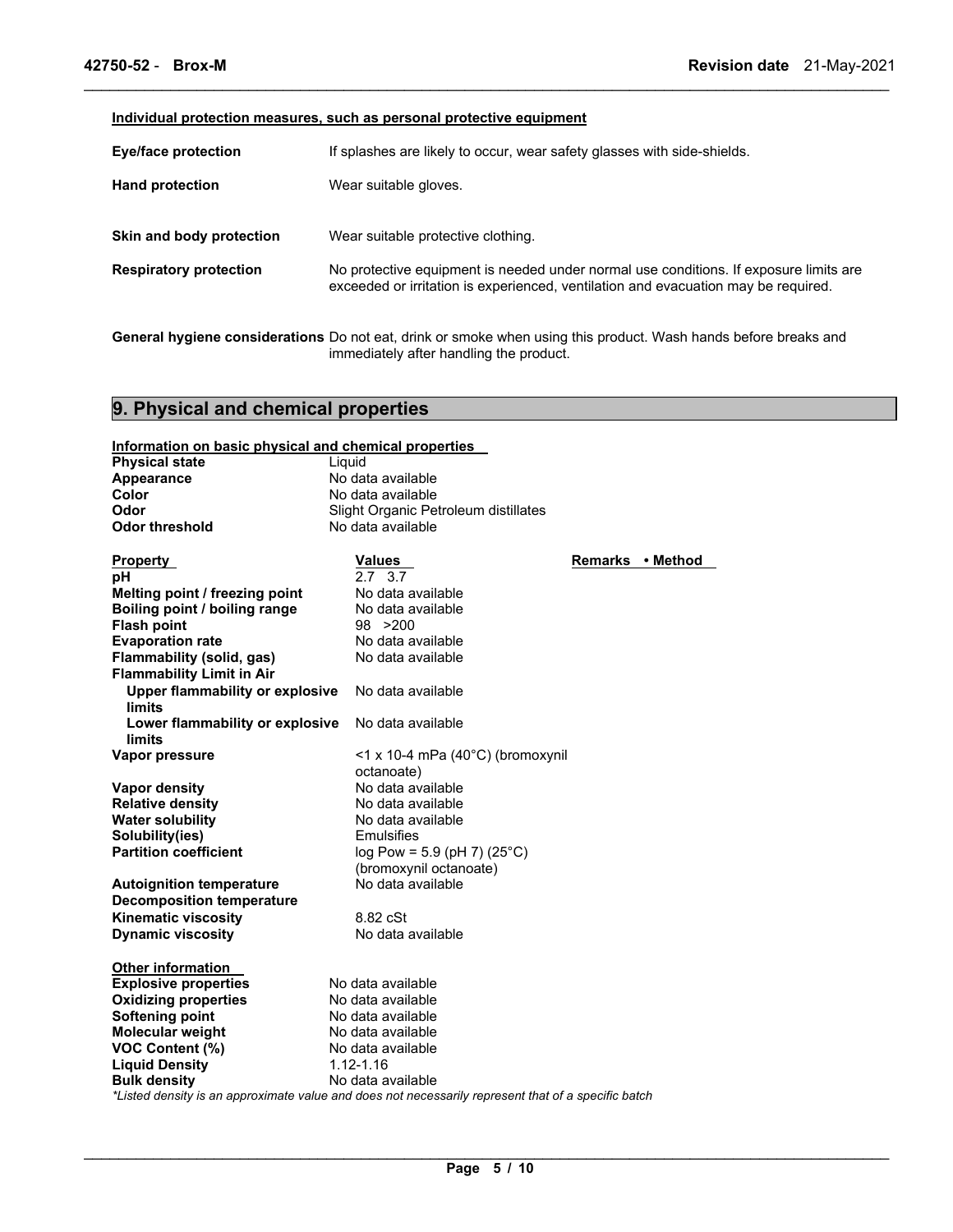## **10. Stability and reactivity**

| <b>Reactivity</b>                            | No data available.                        |
|----------------------------------------------|-------------------------------------------|
| <b>Chemical stability</b>                    | Stable under normal conditions.           |
| <b>Possibility of hazardous</b><br>reactions | None under normal processing.             |
| <b>Conditions to avoid</b>                   | Excessive heat.                           |
| Incompatible materials                       | None known based on information supplied. |
| <b>Hazardous decomposition</b><br>products   | None known based on information supplied. |

 $\mathcal{L}_\mathcal{L} = \{ \mathcal{L}_\mathcal{L} = \{ \mathcal{L}_\mathcal{L} = \{ \mathcal{L}_\mathcal{L} = \{ \mathcal{L}_\mathcal{L} = \{ \mathcal{L}_\mathcal{L} = \{ \mathcal{L}_\mathcal{L} = \{ \mathcal{L}_\mathcal{L} = \{ \mathcal{L}_\mathcal{L} = \{ \mathcal{L}_\mathcal{L} = \{ \mathcal{L}_\mathcal{L} = \{ \mathcal{L}_\mathcal{L} = \{ \mathcal{L}_\mathcal{L} = \{ \mathcal{L}_\mathcal{L} = \{ \mathcal{L}_\mathcal{$ 

## **11. Toxicological information**

## **Information on likely routes of exposure**

**Product Information** 

| <b>Inhalation</b>   | Specific test data for the substance or mixture is not available. Aspiration into lungs can<br>produce severe lung damage. May cause pulmonary edema. Pulmonary edema can be<br>fatal. May cause irritation of respiratory tract. Harmful by inhalation. (based on<br>components). |
|---------------------|------------------------------------------------------------------------------------------------------------------------------------------------------------------------------------------------------------------------------------------------------------------------------------|
| Eye contact         | Specific test data for the substance or mixture is not available. May cause irritation.                                                                                                                                                                                            |
| <b>Skin contact</b> | Repeated exposure may cause skin dryness or cracking.                                                                                                                                                                                                                              |
| Ingestion           | Specific test data for the substance or mixture is not available. Potential for aspiration if<br>swallowed. May cause lung damage if swallowed. Aspiration may cause pulmonary edema<br>and pneumonitis. May be fatal if swallowed and enters airways. (based on components).      |

## **Symptoms related to the physical, chemical and toxicological characteristics**

**Symptoms Difficulty in breathing. Coughing and/ or wheezing. Dizziness.** 

**Acute toxicity** 

**Numerical measures of toxicity**

| Oral LD50                    | 70.<br>mg/kg            |                              |                                          |
|------------------------------|-------------------------|------------------------------|------------------------------------------|
| Dermal LD50                  | $> 5,050$ mg/kg         |                              |                                          |
| <b>Inhalation LC50</b>       | $> 2.68$ mg/l           |                              |                                          |
| <b>Component Information</b> |                         |                              |                                          |
| Chemical name                | Oral LD50               | Dermal LD50                  | Inhalation LC50                          |
| 2-Ethylhexyl                 | $= 1300$ mg/kg<br>(Rat) |                              |                                          |
| (4-chloro-2-methylphenoxy)   |                         |                              |                                          |
| acetate                      |                         |                              |                                          |
| 29450-45-1                   |                         |                              |                                          |
| Bromoxynil octanoate         | Rat)<br>$= 238$ mg/kg   | Rabbit) =<br>$= 1310$ mg/kg  |                                          |
| 1689-99-2                    | = 250 mg/kg<br>Rat)     | $Rabbit$ ) > 2<br>1675 mg/kg |                                          |
|                              |                         | Rat)<br>mg/kg                |                                          |
| Solvent Naphtha              | Rat)<br>$> 5000$ mg/kg  | Rabbit)<br>$> 2$ mL/kg       | $Rat$ ) 4 h<br>$>$ 590 mg/m <sup>3</sup> |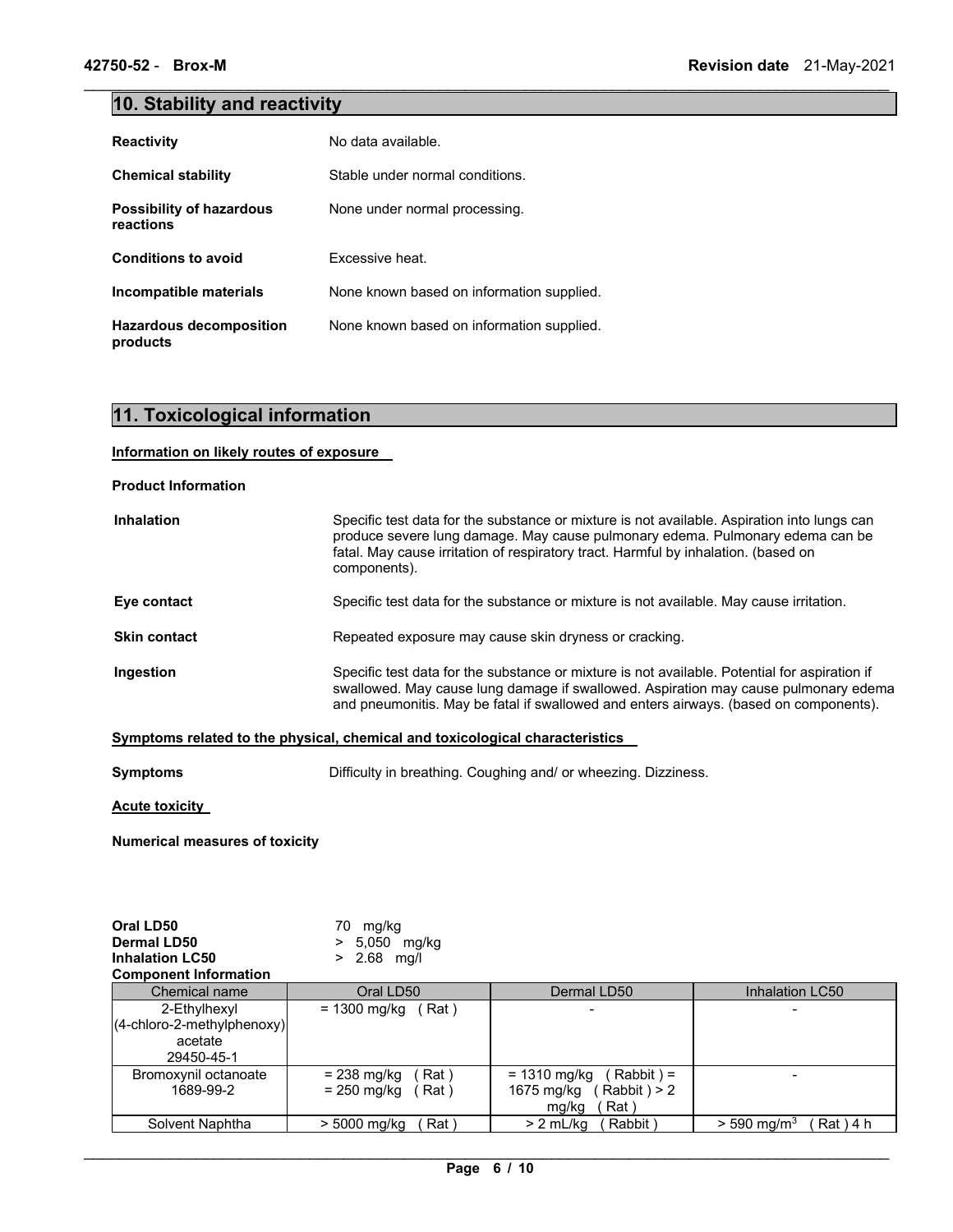| (Petroleum), Heavy<br>Aromatic<br>64742-94-5 |  |  |  |
|----------------------------------------------|--|--|--|
|                                              |  |  |  |

| <b>Skin corrosion/irritation</b>     | Mildly irritating to the skin.                                                                                                                                    |
|--------------------------------------|-------------------------------------------------------------------------------------------------------------------------------------------------------------------|
| Serious eye damage/eye<br>irritation | Minimally Irritating.                                                                                                                                             |
|                                      | Respiratory or skin sensitization Did not cause sensitization on laboratory animals.                                                                              |
| Germ cell mutagenicity               | No data available.                                                                                                                                                |
| Carcinogenicity                      | No data available.                                                                                                                                                |
| <b>Reproductive toxicity</b>         | Contains a known or suspected reproductive toxin. Classification based on data available<br>for ingredients. Suspected of damaging fertility or the unborn child. |
| <b>STOT - single exposure</b>        | No data available.                                                                                                                                                |
| <b>STOT</b> - repeated exposure      | No data available.                                                                                                                                                |
| <b>Aspiration hazard</b>             | May be fatal if swallowed and enters airways.                                                                                                                     |
| Other adverse effects                | No data available.                                                                                                                                                |
| Interactive effects                  | No data available.                                                                                                                                                |

## **12. Ecological information**

**Ecotoxicity** Very toxic to aquatic life with long lasting effects.

| Chemical name                                                         | Algae/aguatic plants                                                                                                               | <b>Fish</b>                                                                                                                                                                                                                                      | Toxicity to<br>microorganisms | Crustacea                                  |
|-----------------------------------------------------------------------|------------------------------------------------------------------------------------------------------------------------------------|--------------------------------------------------------------------------------------------------------------------------------------------------------------------------------------------------------------------------------------------------|-------------------------------|--------------------------------------------|
| 2-Ethylhexyl<br>(4-chloro-2-methylph)<br>enoxy) acetate<br>29450-45-1 | EC50: $=0.46$ mg/L (72h,<br>Pseudokirchneriella<br>subcapitata) EC50:<br>$=0.43$ mg/L (96h,<br>Pseudokirchneriella<br>subcapitata) | LC50: 3.2 - 4.6mg/L (96h,<br>Lepomis macrochirus)<br>$LC50: =3.2$ mg/L (96h,<br>Oncorhynchus mykiss)<br>LC50: >0.55mg/L (96h,<br>Lepomis macrochirus)                                                                                            |                               | EC50: =0.29mg/L (48h,<br>Daphnia magna)    |
| Solvent Naphtha<br>(Petroleum), Heavy<br>Aromatic<br>64742-94-5       | $EC50: =2.5mg/L (72h,$<br>Skeletonema costatum)                                                                                    | LC50: =19mg/L (96h,<br>Pimephales promelas)<br>$LC50: = 2.34$ mg/L (96h,<br>Oncorhynchus mykiss)<br>LC50: =1740mg/L (96h,<br>Lepomis macrochirus)<br>LC50: =45mg/L (96h,<br>Pimephales promelas)<br>LC50: = 41mg/L (96h,<br>Pimephales promelas) |                               | EC50: $=0.95$ mg/L (48h,<br>Daphnia magna) |

## Persistence and degradability No data available.

**Bioaccumulation** There is no data for this product.

## **Component Information**

| ∶hemical<br>name                                                       | $-0.0000$<br>coefficient<br>artition |
|------------------------------------------------------------------------|--------------------------------------|
| Heavv<br>(Petroleum<br>Aromatic<br>solven'<br>-------<br>Naphtha<br>Αľ |                                      |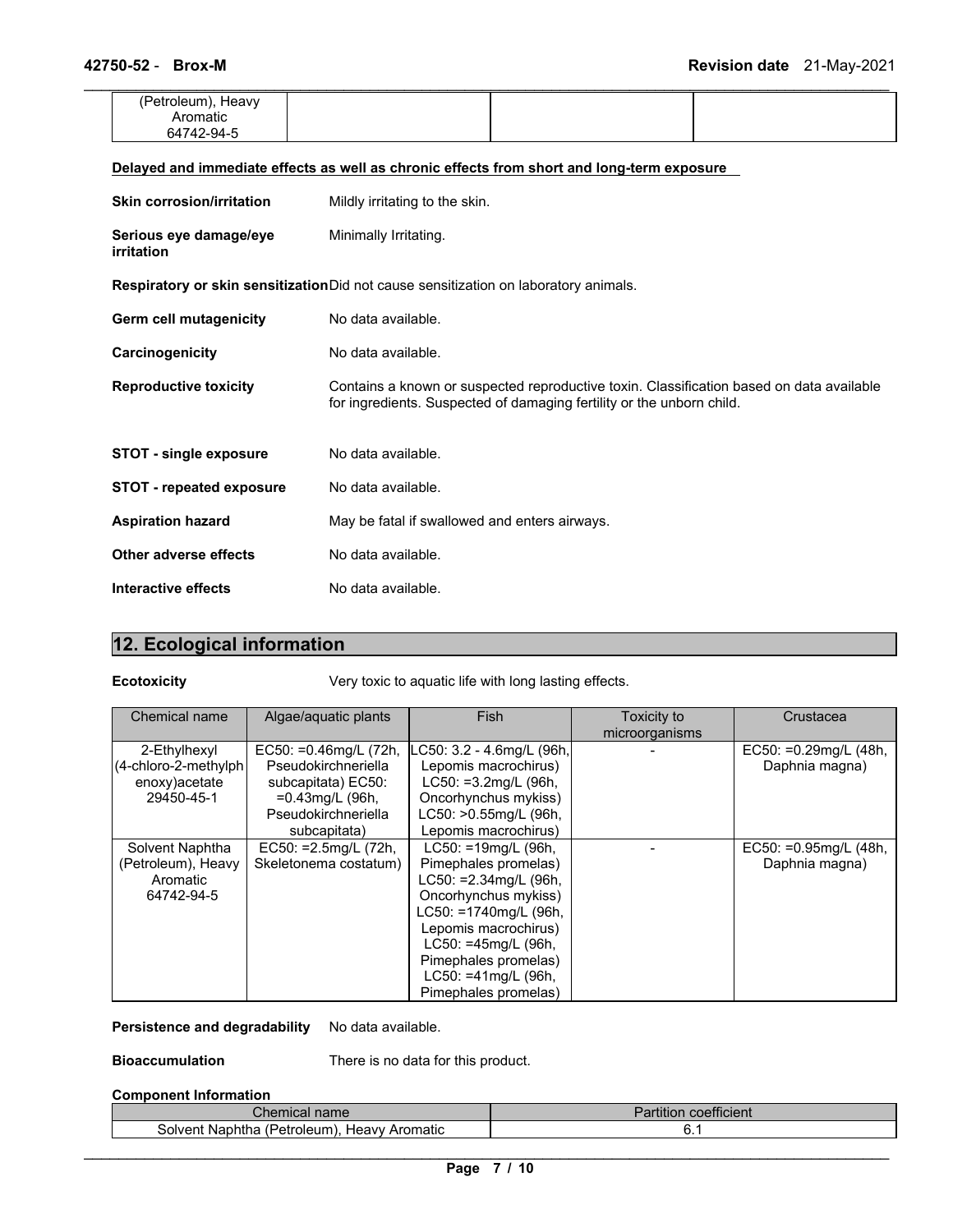64742-94-5

**Other adverse effects** No data available.

## **13. Disposal considerations**

## **Waste treatment methods**

| Waste from residues/unused | Dispose of in accordance with local regulations. Dispose of waste in accordance with |
|----------------------------|--------------------------------------------------------------------------------------|
| products                   | environmental legislation.                                                           |
| Contaminated packaging     | Do not reuse empty containers.                                                       |

 $\mathcal{L}_\mathcal{L} = \{ \mathcal{L}_\mathcal{L} = \{ \mathcal{L}_\mathcal{L} = \{ \mathcal{L}_\mathcal{L} = \{ \mathcal{L}_\mathcal{L} = \{ \mathcal{L}_\mathcal{L} = \{ \mathcal{L}_\mathcal{L} = \{ \mathcal{L}_\mathcal{L} = \{ \mathcal{L}_\mathcal{L} = \{ \mathcal{L}_\mathcal{L} = \{ \mathcal{L}_\mathcal{L} = \{ \mathcal{L}_\mathcal{L} = \{ \mathcal{L}_\mathcal{L} = \{ \mathcal{L}_\mathcal{L} = \{ \mathcal{L}_\mathcal{$ 

## **14. Transport information**

| <u>DOT</u>         |                                                                                             |                                                                               |
|--------------------|---------------------------------------------------------------------------------------------|-------------------------------------------------------------------------------|
| <b>Description</b> | Containers < 270 gallons<br>Containers > 270 gallons<br>N.O.S., 9, PG III, RQ (Naphthalene) | Not regulated by DOT<br>UN3082, Environmentally Hazardous Substances, Liquid, |

| 15. Regulatory information                                                                                                                                                                                                                                                                                                                                                                                                                                                                                                                                                                                                      |                                                                                                                                                                                                                                                                                                                           |  |  |  |  |
|---------------------------------------------------------------------------------------------------------------------------------------------------------------------------------------------------------------------------------------------------------------------------------------------------------------------------------------------------------------------------------------------------------------------------------------------------------------------------------------------------------------------------------------------------------------------------------------------------------------------------------|---------------------------------------------------------------------------------------------------------------------------------------------------------------------------------------------------------------------------------------------------------------------------------------------------------------------------|--|--|--|--|
| <b>U.S. EPA Label Information</b>                                                                                                                                                                                                                                                                                                                                                                                                                                                                                                                                                                                               |                                                                                                                                                                                                                                                                                                                           |  |  |  |  |
| <b>EPA Pesticide Registration</b><br><b>Number</b>                                                                                                                                                                                                                                                                                                                                                                                                                                                                                                                                                                              | 42750-52                                                                                                                                                                                                                                                                                                                  |  |  |  |  |
| <b>EPA Pesticide Label</b>                                                                                                                                                                                                                                                                                                                                                                                                                                                                                                                                                                                                      | Warning. May be fatal if swallowed. Causes moderate eye irritation. Harmful if absorbed<br>through skin or inhaled.                                                                                                                                                                                                       |  |  |  |  |
| <b>International Inventories</b>                                                                                                                                                                                                                                                                                                                                                                                                                                                                                                                                                                                                |                                                                                                                                                                                                                                                                                                                           |  |  |  |  |
| <b>TSCA</b><br><b>DSL/NDSL</b><br><b>EINECS/ELINCS</b><br><b>ENCS</b><br><b>IECSC</b><br><b>KECL</b><br><b>PICCS</b><br><b>AICS</b>                                                                                                                                                                                                                                                                                                                                                                                                                                                                                             | Does not comply<br>Does not comply<br>Does not comply<br>Does not comply<br>Does not comply<br>Does not comply<br>Does not comply<br>Does not comply                                                                                                                                                                      |  |  |  |  |
| Legend:<br><b>TSCA</b> - United States Toxic Substances Control Act Section 8(b) Inventory<br><b>DSL/NDSL</b> - Canadian Domestic Substances List/Non-Domestic Substances List<br>EINECS/ELINCS - European Inventory of Existing Chemical Substances/European List of Notified Chemical Substances<br><b>ENCS</b> - Japan Existing and New Chemical Substances<br><b>IECSC</b> - China Inventory of Existing Chemical Substances<br>KECL - Korean Existing and Evaluated Chemical Substances<br><b>PICCS</b> - Philippines Inventory of Chemicals and Chemical Substances<br>AICS - Australian Inventory of Chemical Substances |                                                                                                                                                                                                                                                                                                                           |  |  |  |  |
| <b>US Federal Regulations</b>                                                                                                                                                                                                                                                                                                                                                                                                                                                                                                                                                                                                   |                                                                                                                                                                                                                                                                                                                           |  |  |  |  |
| <b>SARA 313</b>                                                                                                                                                                                                                                                                                                                                                                                                                                                                                                                                                                                                                 | $\mathbf{r}$ , and $\mathbf{r}$ and $\mathbf{r}$ and $\mathbf{r}$ and $\mathbf{r}$ and $\mathbf{r}$ and $\mathbf{r}$ and $\mathbf{r}$ and $\mathbf{r}$ and $\mathbf{r}$ and $\mathbf{r}$ and $\mathbf{r}$ and $\mathbf{r}$ and $\mathbf{r}$ and $\mathbf{r}$ and $\mathbf{r}$ and $\mathbf{r}$ an<br>$\sim$ $\sim$ $\sim$ |  |  |  |  |

Section 313 of Title III of the Superfund Amendments and Reauthorization Act of 1986 (SARA). This product contains a chemical or chemicals which are subject to the reporting requirements of the Act and Title 40 of the Code of Federal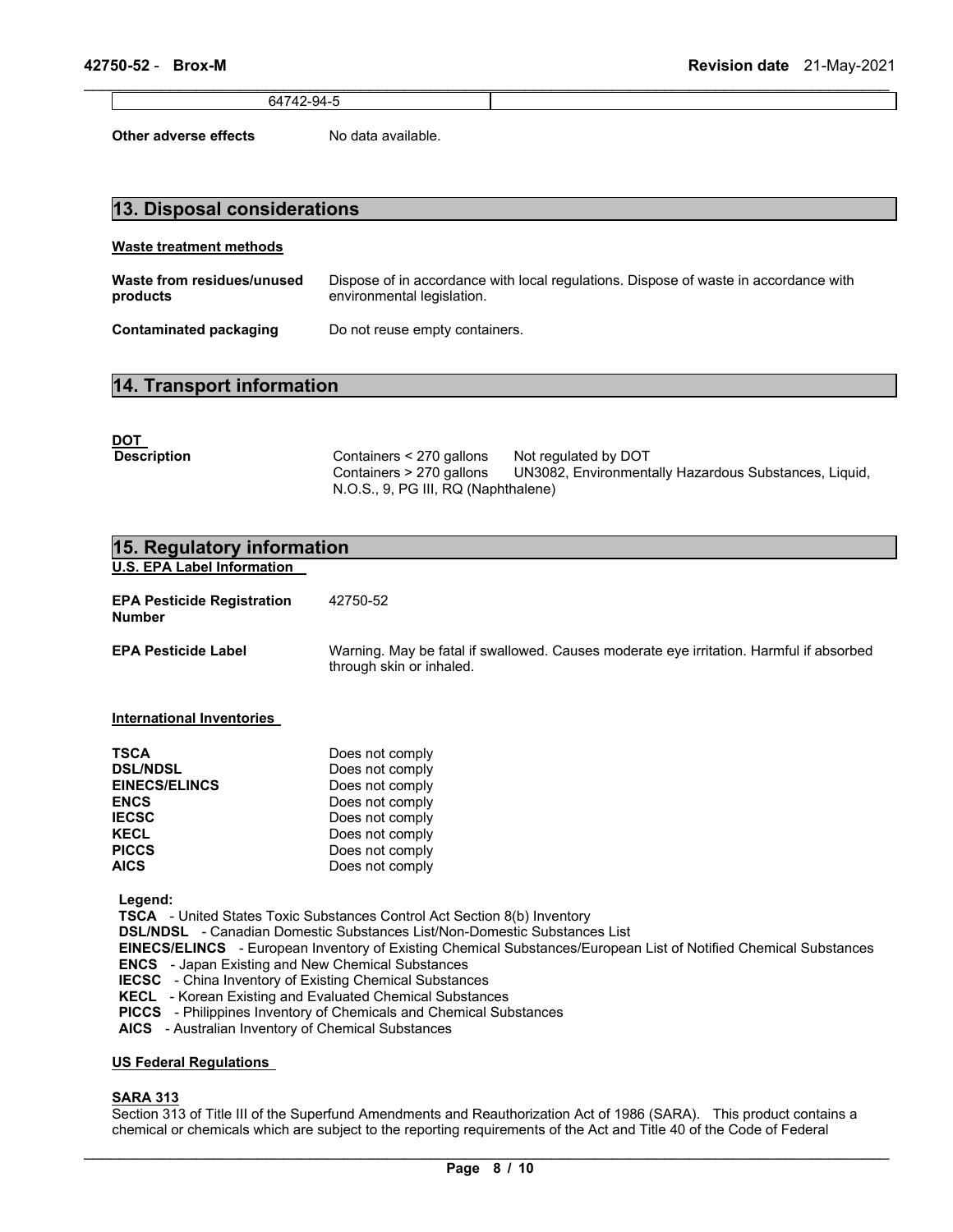Regulations, Part 372.

| name<br>"hemical"                 | Values %<br>$\mathbf{A}$<br>hreshold |  |  |  |
|-----------------------------------|--------------------------------------|--|--|--|
| 1689-99-2<br>Bromoxynil octanoate | . . ب                                |  |  |  |

\_\_\_\_\_\_\_\_\_\_\_\_\_\_\_\_\_\_\_\_\_\_\_\_\_\_\_\_\_\_\_\_\_\_\_\_\_\_\_\_\_\_\_\_\_\_\_\_\_\_\_\_\_\_\_\_\_\_\_\_\_\_\_\_\_\_\_\_\_\_\_\_\_\_\_\_\_\_\_\_\_\_\_\_\_\_\_\_\_\_\_\_\_

## **SARA 311/312 Hazard Categories**

Should this product meet EPCRA 311/312 Tier reporting criteria at 40 CFR 370, refer to Section 2 of this SDS for appropriate classifications.

## **CWA (Clean Water Act)**

This product does not contain any substances regulated as pollutants pursuant to the Clean Water Act (40 CFR 122.21 and 40 CFR 122.42).

## **CERCLA**

This material, as supplied, does not contain any substances regulated as hazardous substances under the Comprehensive Environmental Response Compensation and Liability Act (CERCLA) (40 CFR 302) or the Superfund Amendments and Reauthorization Act (SARA) (40 CFR 355). There may be specific reporting requirements at the local, regional, or state level pertaining to releases of this material.

## **US State Regulations**

#### **California Proposition 65**

This product contains the following Proposition 65 chemicals:.

| Chemical<br>name                  | <br>Proposition 65<br>California |  |  |
|-----------------------------------|----------------------------------|--|--|
| 1689-99-2<br>Bromoxynil octanoate | Developmental                    |  |  |

## **U.S. State Right-to-Know Regulations**

| Chemical name                     | New Jersey | Massachusetts | Pennsylvania |
|-----------------------------------|------------|---------------|--------------|
| Bromoxvnil octanoate<br>1689-99-2 |            |               |              |

## **16. Other information**

| <b>NFPA</b>                               | <b>Health hazards</b> 2 | Flammability                                     | <b>Instability</b> 0    | <b>Physical and chemical</b><br>properties |
|-------------------------------------------|-------------------------|--------------------------------------------------|-------------------------|--------------------------------------------|
| <b>HMIS</b><br>Chronic Hazard Star Legend | Health hazards $2^*$    | <b>Flammability</b><br>* = Chronic Health Hazard | <b>Physical hazards</b> | <b>Personal protection</b>                 |

|         | Key or legend to abbreviations and acronyms used in the safety data sheet                |      |                                  |
|---------|------------------------------------------------------------------------------------------|------|----------------------------------|
|         | Legend Section 8: EXPOSURE CONTROLS/PERSONAL PROTECTION                                  |      |                                  |
| TWA     | TWA (time-weighted average)                                                              | STEL | STEL (Short Term Exposure Limit) |
| Ceiling | Maximum limit value                                                                      |      | Skin designation                 |
|         | Key literature references and sources for data used to compile the SDS                   |      |                                  |
|         | Agency for Toxic Substances and Disease Registry (ATSDR)                                 |      |                                  |
|         | U.S. Environmental Protection Agency ChemView Database                                   |      |                                  |
|         | European Food Safety Authority (EFSA)                                                    |      |                                  |
|         | EPA (Environmental Protection Agency)                                                    |      |                                  |
|         | Acute Exposure Guideline Level(s) (AEGL(s))                                              |      |                                  |
|         | U.S. Environmental Protection Agency Federal Insecticide, Fungicide, and Rodenticide Act |      |                                  |
|         | U.S. Environmental Protection Agency High Production Volume Chemicals                    |      |                                  |
|         | Food Research Journal                                                                    |      |                                  |
|         | Hazardous Substance Database                                                             |      |                                  |
|         | International Uniform Chemical Information Database (IUCLID)                             |      |                                  |

Japan GHS Classification